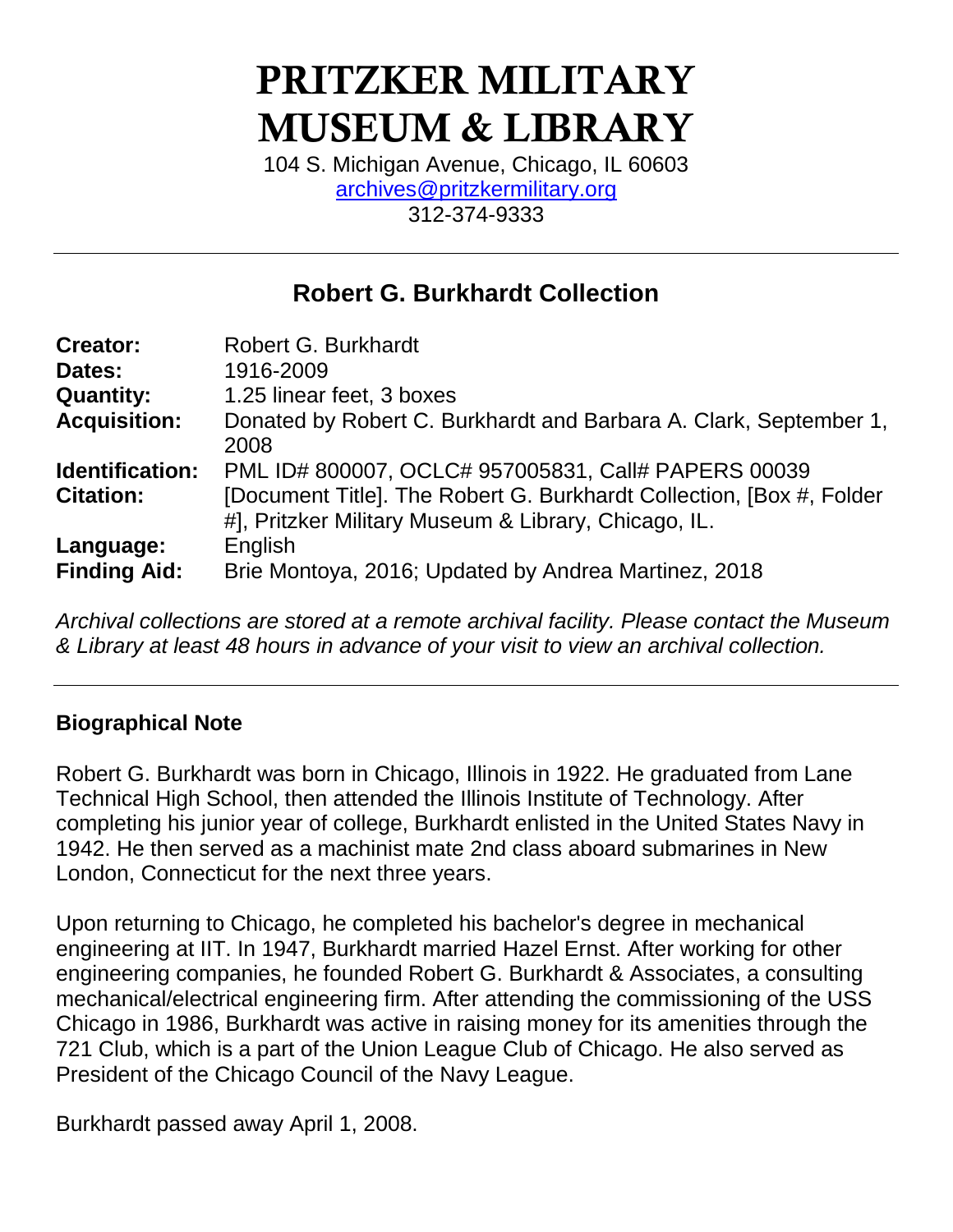#### **Scope and Content of the Collection**

The vast majority of the Robert G. Burkhardt Collection reflects Burkhardt's interest in naval topics. This collection includes magazine and newspaper clippings, ephemera, event programs, museum pamphlets, brochures and flyers, bumper sticks, a plaque, and decorative plates among other items. Included with the donation of Burkhardt's collection were over 600 books, which have been separated from the collection, cataloged, and incorporated into PMML's library holdings.

#### **Arrangement**

The collection arrived in no discernible order and was arranged by museum staff. The collection consists of three series:

#### **Series One: Personal and Collected Materials**

The materials in this series pertain to Burkhardt's personal life. This series includes three letters, magazine and newspaper articles and clippings, event programs, postcards, government publications, and publications on the US Navy. Many items were collected by Burkhardt at events he attended, from magazines he subscribed to, or were just items of interest for him. The box labeled "Binder" contains items that were removed from a non-archival binder. The contents were kept in original order, but moved to an archival box. Also included is a packet of math problems. It has not been determined exactly how these are related to Burkhardt's collection.

#### **Series Two: Photographs**

This series contains photographs of ships and submarines, both from the United States and other countries. Many of the photographs have been dated and labeled with the name or other information about the vessel.

#### **Series Three: Oversized Materials**

The items in this series would otherwise be included in other series, but they are oversized. The vast majority of this series is magazine and newspaper articles or clippings. Also included is a set of prints produced by Texaco and blueprint plan sheets for four model airplanes.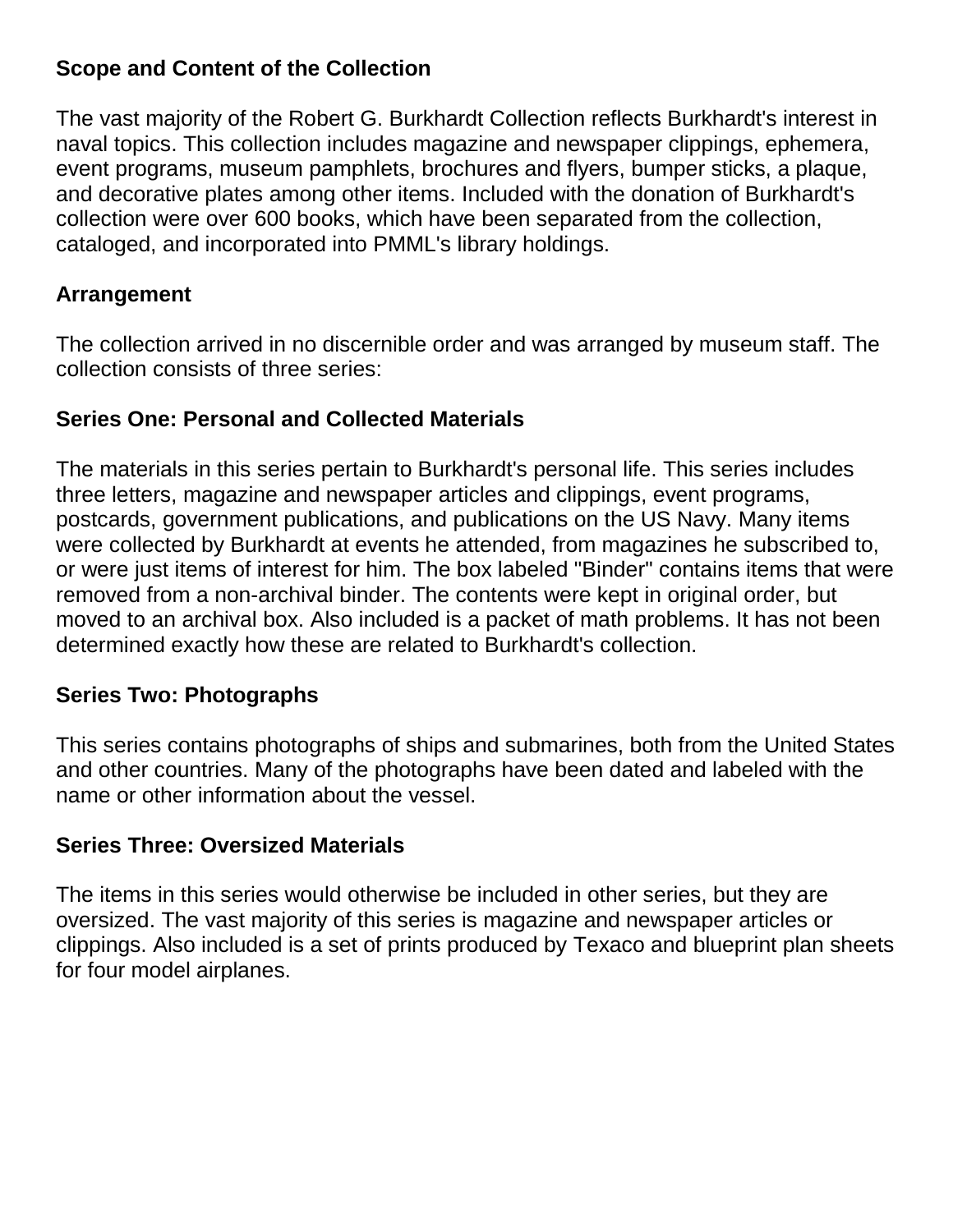#### **Rights**

Copyrights held by Robert C. Burkhardt and Barbara A. Clark were transferred to the Pritzker Military Museum & Library. All other rights are held by the author or publisher. Users assume responsibility for following copyright laws as established by US Code Title 17.

#### **Separations**

| <b>Item ID</b> | Call<br><b>Number</b>  | <b>Description</b>                                                         | <b>Location</b>  |
|----------------|------------------------|----------------------------------------------------------------------------|------------------|
| 300447         | <b>REALIA</b><br>00420 | <b>USS Chicago Model</b>                                                   | Annex            |
| 300508         | <b>REALIA</b><br>00478 | 721 Club Ornament: USS Chicago (SSN -<br>721) 1992                         | Annex            |
| 300602         | <b>REALIA</b><br>00572 | <b>USS Chicago Banner</b>                                                  | Annex            |
|                |                        | USS Dwight D. Eisenhower (CVN-89) hat                                      | Annex            |
|                |                        | USS Minneapolis-St. Paul (SSN 708) hat                                     | Annex            |
|                | 800007198              | <b>National Geographic Magazine "Battlefields</b><br>of the Civil War" map | <b>Maps</b>      |
|                | 800007199              | Flag - "Don't tread on me"                                                 | Flags            |
|                | 800007200              | Flag - State of Illinois                                                   | Flags            |
|                | 800007201              | <b>Flag - United States of America</b>                                     | Flags            |
|                | 800007202              | Flag - American Legion                                                     | Flags            |
|                | 800007203              | Streamer tape - yellow with black lettering<br>"Support the troops"        | <b>Artifacts</b> |
|                | 800007204              | Leather bookmark - "30th Anniversary<br>Naval War College Foundation"      | <b>Artifacts</b> |
|                | 800007205              | Statue - "The Lone Sailor"                                                 | <b>Artifacts</b> |
|                | 800007206              | Desk topper - wooden with metal boat cleat                                 | <b>Artifacts</b> |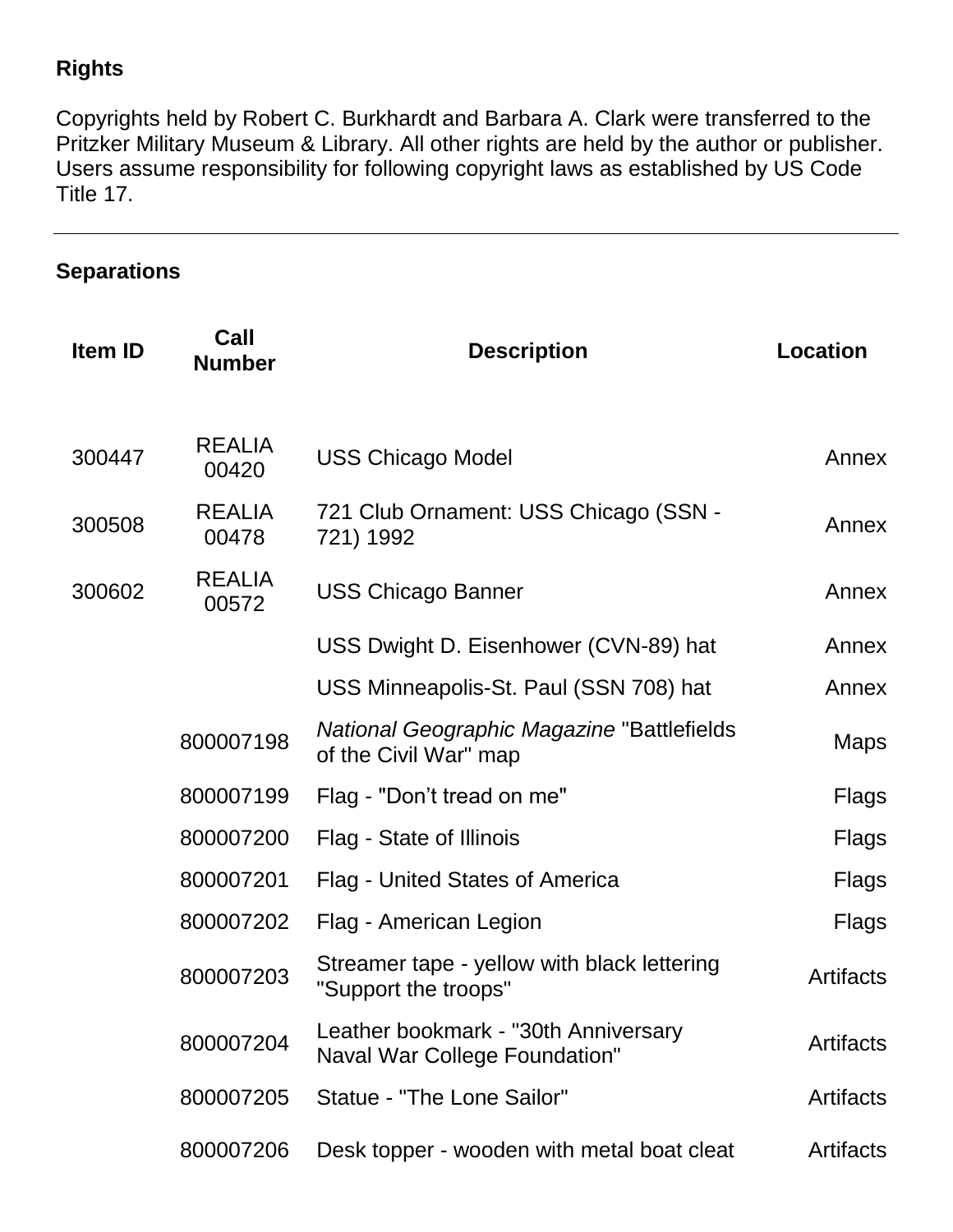and ruck sack

| 800007207 | Decorative plate - "Iwo Jima", includes all<br>original paperwork   | Artifacts |
|-----------|---------------------------------------------------------------------|-----------|
| 800007208 | Decorative plate - "Proud to Serve",<br>includes original paperwork | Artifacts |
| 800007209 | Plaque - "On the Occasion of 1994 Great<br>Lakes Cruise"            | Artifacts |

#### **Key Subjects**

This collection is indexed under the following headings in the Library's online catalog. Researchers interested in materials about related topics, persons, or places should search the catalog using these subject headings.

#### **Subjects**

National security -- United States. Submarines (Ships). United States. -- Navy. United States. -- Navy -- Pictorial works.

#### **Container List**

| Box | <b>Folder</b> | Item ID $#$ | <b>Title</b>                                                          | <b>Dates</b> |
|-----|---------------|-------------|-----------------------------------------------------------------------|--------------|
|     |               |             | <b>Series 1: Personal and Collected</b><br>Materials, 1948-2009, n.d. |              |
|     | 1             |             | <b>Correspondence</b>                                                 | 1973-1991    |
|     |               | 800007001   | Letter to Burkhardt from Carlotta Kussel<br>Motto                     | 10/12/1973   |
|     |               |             | 800007002 Letter to Burkhardt from Elliot Gage                        | 8/25/1986    |
|     |               |             | 800007003 Letter to Burkhardt from Frank Covey, Jr.                   | 11/20/1991   |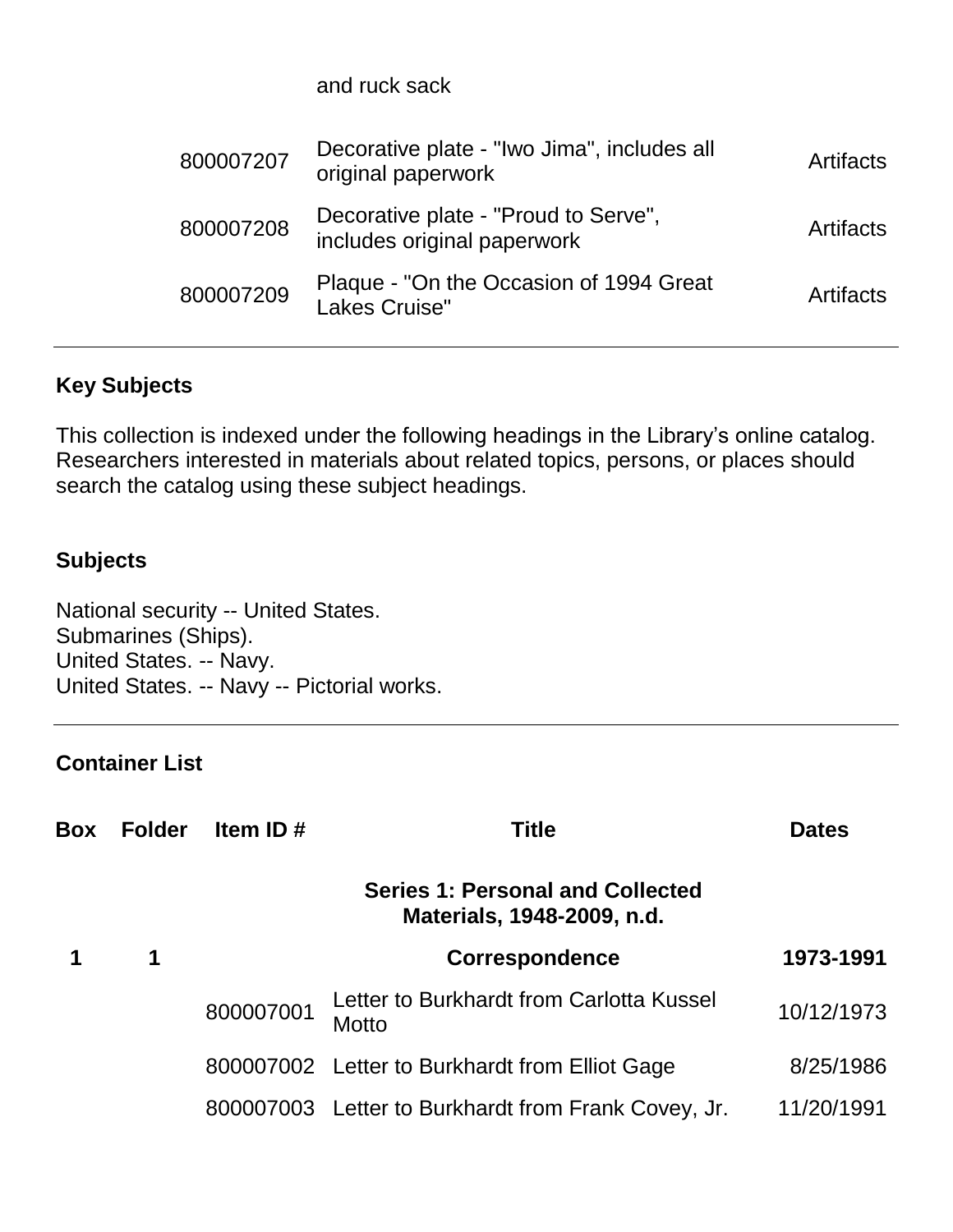| 1 | $\overline{2}$ |           | <b>Events</b>                                                                                                       | 1983-2009          |
|---|----------------|-----------|---------------------------------------------------------------------------------------------------------------------|--------------------|
|   |                | 800007004 | Union League Club of Chicago<br>presentation by Brigadier General Paul<br>W. Tibbets (USAF - Ret.)                  | 9/22/1983          |
|   |                | 800007005 | Memorial Day Observance, Lane<br><b>Technical High School</b>                                                       | 5/23/1986          |
|   |                | 800007006 | Inactivation and Retirement Ceremonies,<br>928th Airlift Wing Building, O'Hare IAP<br>Air Reserve Station, Illinois | 3/23/1997          |
|   |                | 800007007 | Duplicate of previous program -<br><b>Inactivation and Retirement Ceremonies</b>                                    | 3/23/1997          |
|   |                | 800007008 | First Annual Bob & Hazel Burkhardt<br>Dinner, Union League Club of Chicago                                          | 4/29/2009          |
|   |                | 800007009 | Duplicate of previous program - First<br>Annual Bob & Hazel Burkhardt Dinner                                        | 4/29/2009          |
| 1 | 3              |           | <b>Ephemera</b>                                                                                                     | 1956-1995,<br>n.d. |
|   |                | 800007010 | Card with information on a ship named<br>Grampus                                                                    | 3/23/1956          |
|   |                | 800007011 | Postcard - Cobb Hall with The University<br>of Chicago stamp                                                        | 1991               |
|   |                | 800007012 | Postcard - Cobb Hall with First Day of<br>Issue stamp                                                               | 1991               |
|   |                |           |                                                                                                                     |                    |
|   |                | 800007013 | Photocopy of "House of Representatives"                                                                             | 5/28/1992          |
|   |                | 800007014 | Photocopy of letter from John Peter<br><b>Maher to President George Bush</b>                                        | 5/29/1992          |
|   |                | 800007015 | Postcard - "Bock's Car"                                                                                             | 1995               |
|   |                | 800007016 | Postcard - "Pilot of the Enola Gay"                                                                                 | 1995               |
|   |                | 800007017 | Bumper sticker - yellow with black<br>lettering, "Support our troops"                                               | n.d.               |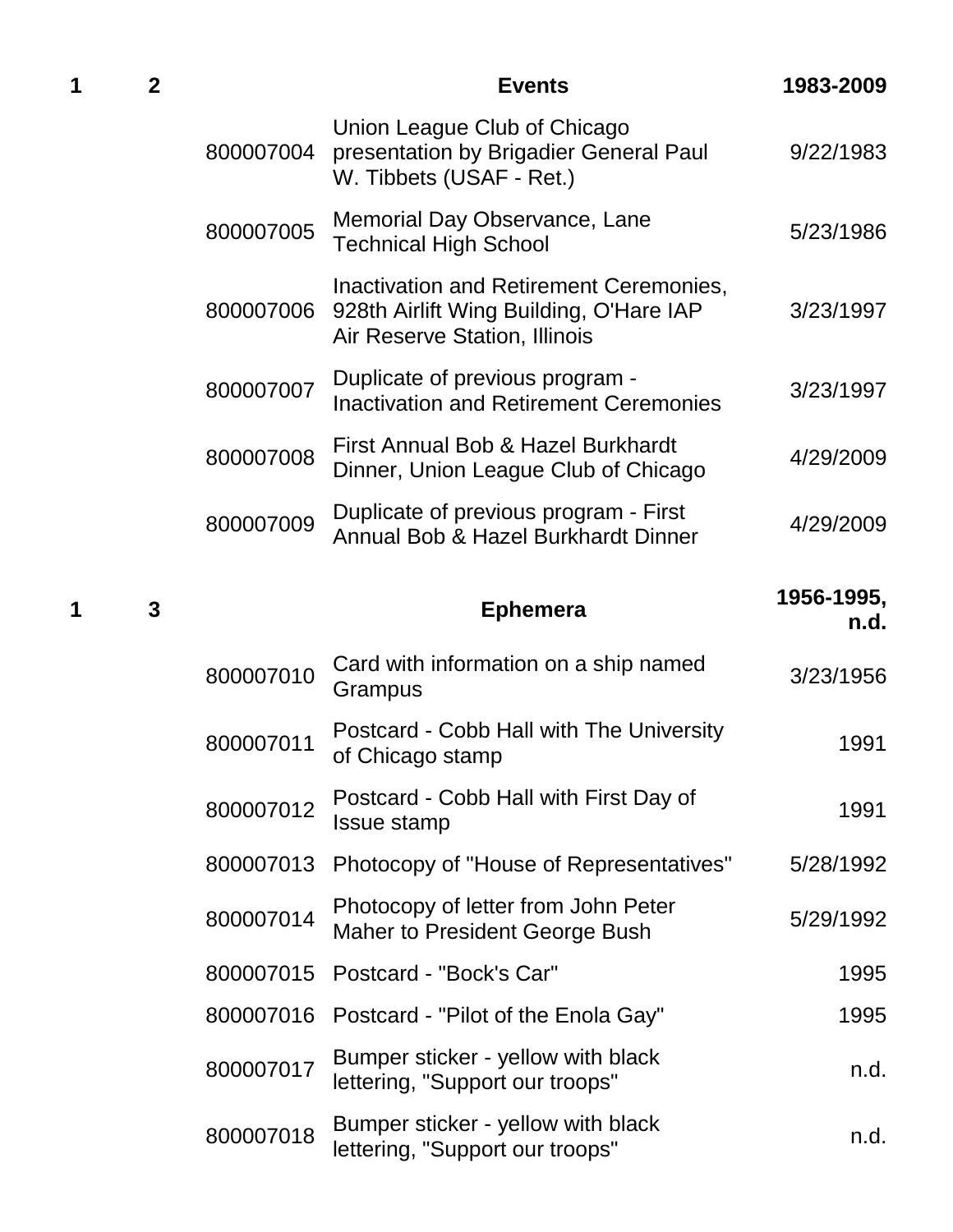|   |   |           | 800007019 "The Essence of a Sailor"                                                                               | n.d.               |
|---|---|-----------|-------------------------------------------------------------------------------------------------------------------|--------------------|
|   |   |           | 800007020 Glossary of abbreviations                                                                               | n.d.               |
|   |   | 800007021 | Handwritten notes on "79th Congress,<br>1st session"                                                              | n.d.               |
|   |   | 800007022 | DVD-R - World War I Veterans<br>Committee "Veterans Chronicles with<br>Gene Pell, Guest: LCDR Joseph P.<br>Vaghi" | n.d.               |
| 1 | 4 |           | <b>Government Publications</b>                                                                                    | 1967-1991,<br>n.d  |
|   |   |           | 800007023 "Ribbons of Decorations and Awards"                                                                     | 1967               |
|   |   | 800007024 | Army Experience Survey, OMB 0702-<br>0065, ARI Pt. 5604                                                           | 1985               |
|   |   | 800007025 | United States Coast Guard Ninth District<br>1991 Special Notice to Mariners                                       | 4/22/1991          |
|   |   | 800007026 | 928th Tactical Airlift Group NBS Warfare<br>Guide                                                                 | 8/1/1991           |
|   |   |           | 800007027 USS Sand Lance, SSN-660 booklet                                                                         | n.d.               |
| 1 | 5 |           | <b>Pamphlets, Brochures, and Mailers</b>                                                                          | 1957-1993,<br>n.d. |
|   |   | 800007028 | U.S. Naval Institute Books Christmas Gift<br>Suggestion                                                           | 1957               |
|   |   | 800007029 | Book-of-the-Month Club News clippings                                                                             | 5/1961             |
|   |   | 800007030 | Book-of-the-Month Club News clippings                                                                             | 1963               |
|   |   | 800007031 | Book-of-the-Month Club News clippings                                                                             | 12/1965            |
|   |   | 800007032 | Book-of-the-Month Club News clippings                                                                             | 4/1969             |
|   |   | 800007033 | Book-of-the-Month Club News clippings                                                                             | 5/1977             |
|   |   | 800007034 | Book-of-the-Month Club News review -<br>"A General's Life"                                                        | 3/1983             |
|   |   | 800007035 | Book-of-the-Month Club News review -                                                                              | 1983               |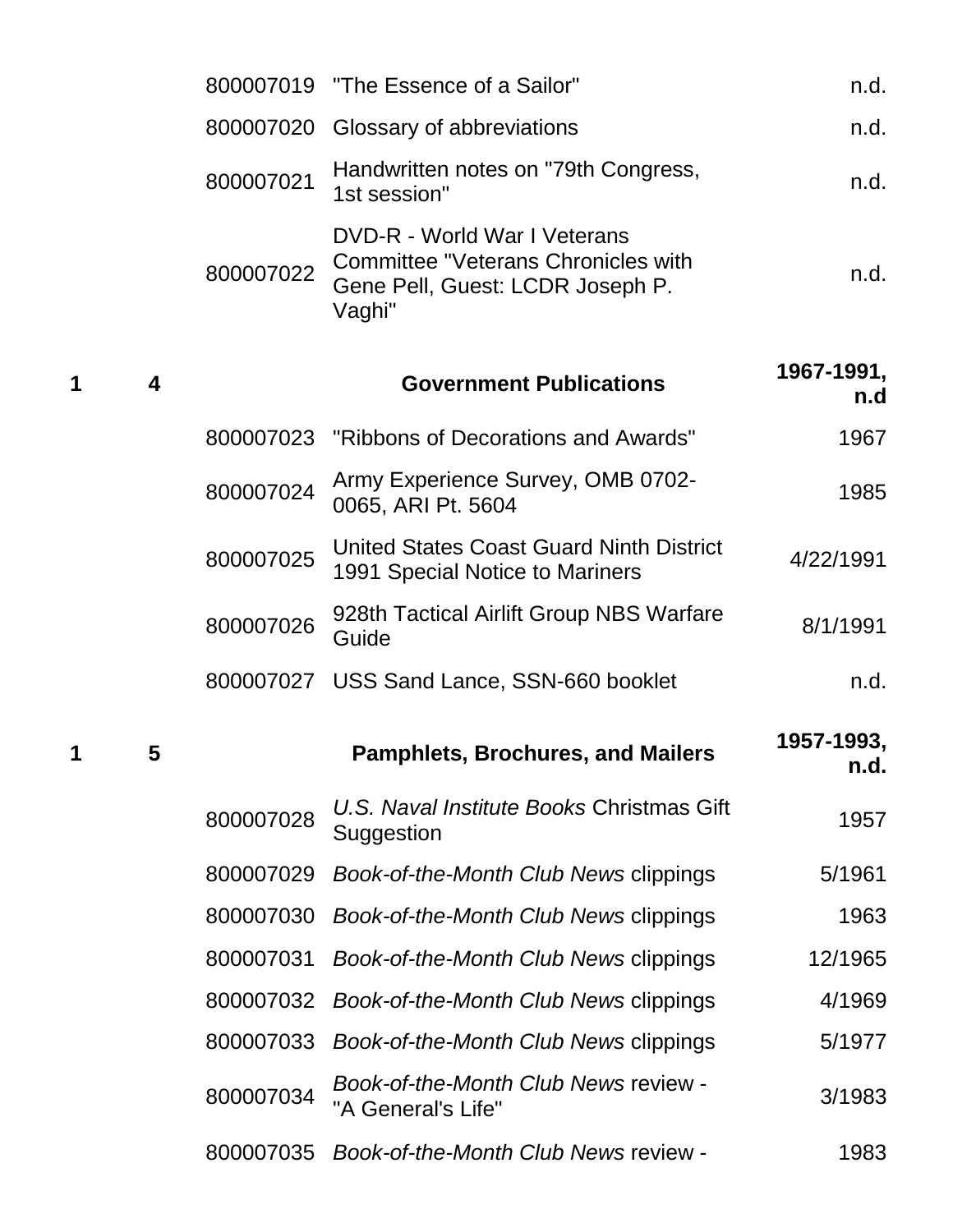"The Warlord"

| 800007036 | Book-of-the-Month Club News clippings                                                                 | 2/1985    |
|-----------|-------------------------------------------------------------------------------------------------------|-----------|
| 800007037 | Book-of-the-Month Club News clippings                                                                 | 9/1985    |
|           | 800007038 U.S. Naval Institute annual report                                                          | 1988      |
| 800007039 | <b>USS Constitution Museum annual report</b>                                                          | 1992-1993 |
| 800007040 | Tour guide and map for Patriot's Point<br><b>Naval and Maritime Museum</b>                            | n.d.      |
| 800007041 | Pamphlet for "The Great Bronze Age of<br>China: An exhibition from the People's<br>Republic of China" | n.d.      |
| 800007042 | Book-of-the-Month Club News clipping -<br>"Miracle at Midway"                                         | n.d.      |
| 800007043 | Book-of-the-Month Club News review -<br>"Once an Eagle"                                               | n.d.      |
| 800007044 | Book-of-the-Month Club News review -<br>"Hirohito: Emperor of Japan"                                  | n.d.      |
| 800007045 | Book-of-the-Month Club News clipping -<br>"Winston Churchill: The Wilderness<br>Years"                | n.d.      |
| 800007046 | Clipping with a sketch and quote                                                                      | n.d.      |
| 800007047 | Book-of-the-Month Club News mailer on<br>World War II                                                 | n.d.      |
| 800007048 | Book-of-the-Month Club News review -<br>"Operation Sea Lion"                                          | n.d.      |
| 800007049 | Book-of-the-Month Club News review -<br>"Day of Infamy"                                               | n.d.      |
| 800007050 | Book-of-the-Month Club News review -<br>"The Turn of the Tide"                                        | n.d.      |
| 800007051 | Pamphlet on the U.S.S. Constitution                                                                   | n.d.      |
| 800007052 | Flyer for presentation on General Tommy<br><b>Franks</b>                                              | 8/19/n.d. |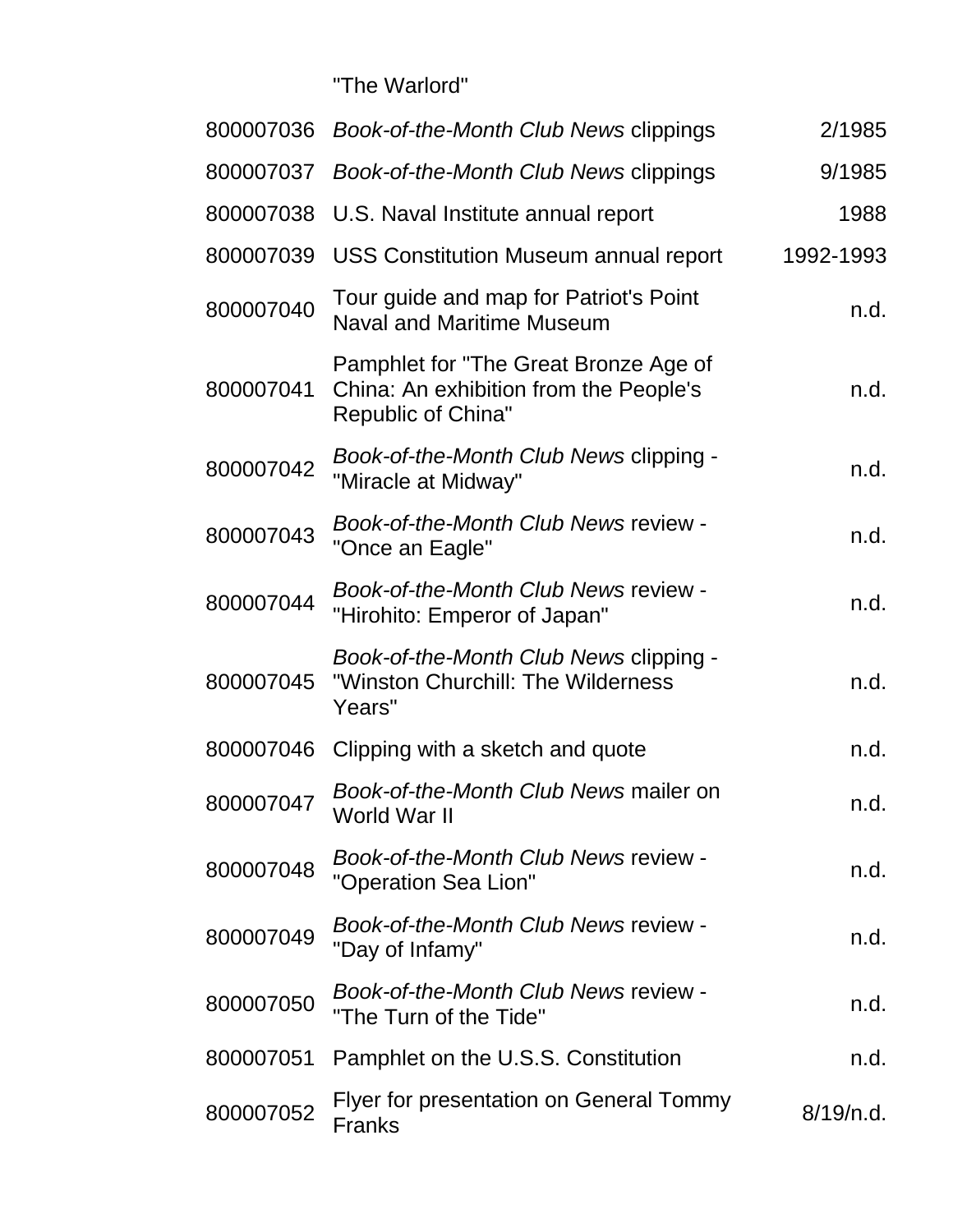|   |   | 800007053 | Book-of-the-Month Club News review -<br>"The Captain"                                                                                                                                              | n.d.               |
|---|---|-----------|----------------------------------------------------------------------------------------------------------------------------------------------------------------------------------------------------|--------------------|
|   |   | 800007054 | Book-of-the-Month Club News review -<br>"The Wartime Journals of Charles A.<br>Lindbergh"                                                                                                          | n.d.               |
|   |   | 800007055 | Book-of-the-Month Club News review -<br>"The Proud Tower"                                                                                                                                          | n.d.               |
|   |   | 800007056 | Book-of-the-Month Club News review -<br>"Paris-Underground"                                                                                                                                        | n.d.               |
|   |   | 800007057 | West Suburban Republican Women's<br>Society reprint of "What Has Joe<br><b>McCarthy Accomplished?"</b>                                                                                             | n.d.               |
|   |   | 800007058 | <b>Pamphlet for USS Silversides</b>                                                                                                                                                                | n.d.               |
|   |   | 800007059 | Information on "Typhoon" and "A Hooded<br>Crow"                                                                                                                                                    | n.d.               |
|   |   | 800007060 | <b>Article "United States Submarines"</b>                                                                                                                                                          | n.d.               |
|   |   | 800007061 | Book-of-the-Month Club News review -<br>"Winston Churchill: An Intimate Portrait"                                                                                                                  | n.d.               |
|   |   |           |                                                                                                                                                                                                    |                    |
| 1 | 6 |           | <b>Newspaper and Magazine Clippings</b>                                                                                                                                                            | 1948-1995,<br>n.d. |
|   |   | 800007062 | Articles titled "Secretary Lives a Life of<br>Books and Authors" and "Some Chance<br>Turns Civil War Missed" (originally dated<br>9/26/1948); removed from donated book<br>"As Luck Would Have It" | c. 9/26/1948       |
|   |   | 800007063 | U.S. News & World Report article "If A<br>Man Die, Shall He Live Again?"                                                                                                                           | 9/22/1969          |
|   |   | 800007064 | Duplicate of previous article - U.S. News<br>& World Report "If A Man Die, Shall He<br>Live Again?"                                                                                                | 9/22/1969          |
|   |   | 800007065 | Chicago Tribune "Philip Gallery rites set;<br>Navy admiral"                                                                                                                                        | 12/1/1973          |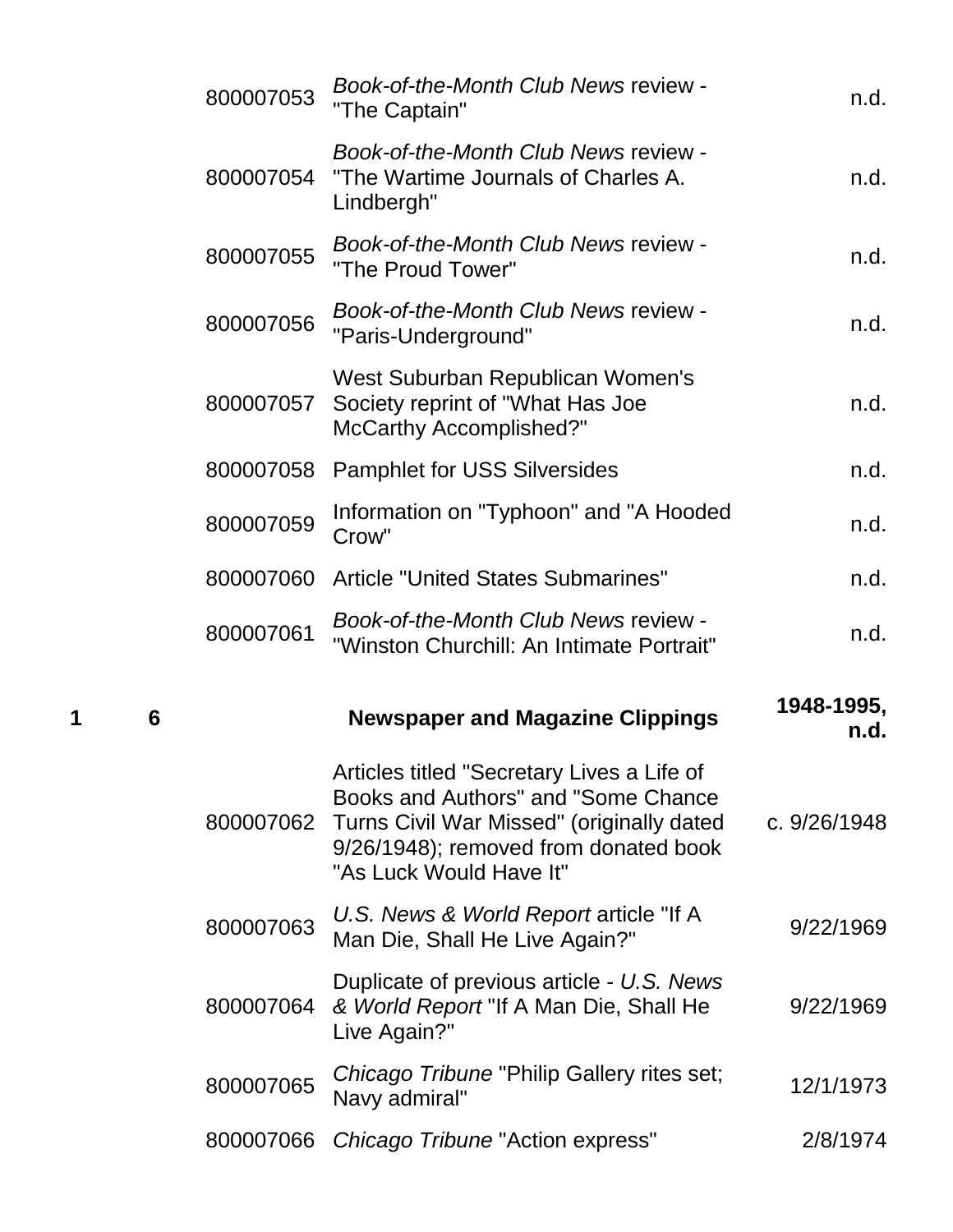| 800007067 | Chicago Tribune article "Peace eludes<br>Dr. Kissinger"                                                                                                  | 3/25/1975  |
|-----------|----------------------------------------------------------------------------------------------------------------------------------------------------------|------------|
| 800007068 | Chicago Daily News "Rear Adm. Gallery<br>dies at 75"                                                                                                     | 1/17/1977  |
| 800007069 | Chicago Daily News "New-old Spiro"                                                                                                                       | 3/18/1977  |
| 800007070 | The American Legion "Classic<br>Photographs of World War II"                                                                                             | 7/1979     |
| 800007071 | <b>Business Week article "Reliving the terror</b><br>that still haunts Russia"                                                                           | 11/9/1981  |
| 800007072 | Time article "Rose, File It. H.S.T."                                                                                                                     | 4/12/1982  |
| 800007073 | Time article "The \$40 Million Gamble"                                                                                                                   | 2/7/1983   |
| 800007074 | Chicago Tribune "The fate of Pug's<br>family: Sealed in a sequel to 'The Winds<br>of War"                                                                | 2/20/1983  |
| 800007075 | Chicago Tribune "Abe Spitzer; on A-<br>bomb plane in '45"                                                                                                | 5/29/1984  |
| 800007076 | Chicago Tribune "Save Enola Gay to<br>preserve memories"                                                                                                 | 10/13/1987 |
| 800007077 | Chicago Tribune article "Pearl Harbor"<br>ship survivors pay tribute"                                                                                    | 12/7/1987  |
| 800007078 | American Legion Magazine "Changes<br>and Challenges - Working in America"<br>and "In Praise of the Worker"                                               | 8/1988     |
| 800007079 | People article "Woman of Influence"                                                                                                                      | 11/20/1995 |
| 800007080 | Chicago Tribune article "Sen. McCarthy's<br>Legacy of Courage to Linger Years";<br>originally inside West Suburban<br>Republican Women's Society reprint | n.d.       |
| 800007081 | Article and photo "Norway's 'Tall Ship'<br>returns to Chicago"                                                                                           | n.d.       |
| 800007082 | Article "Monty Amazed by Furor Over<br>Slaps at NATO"                                                                                                    | n.d.       |
| 800007083 | Book of the Week review "Was Lindy so                                                                                                                    | n.d.       |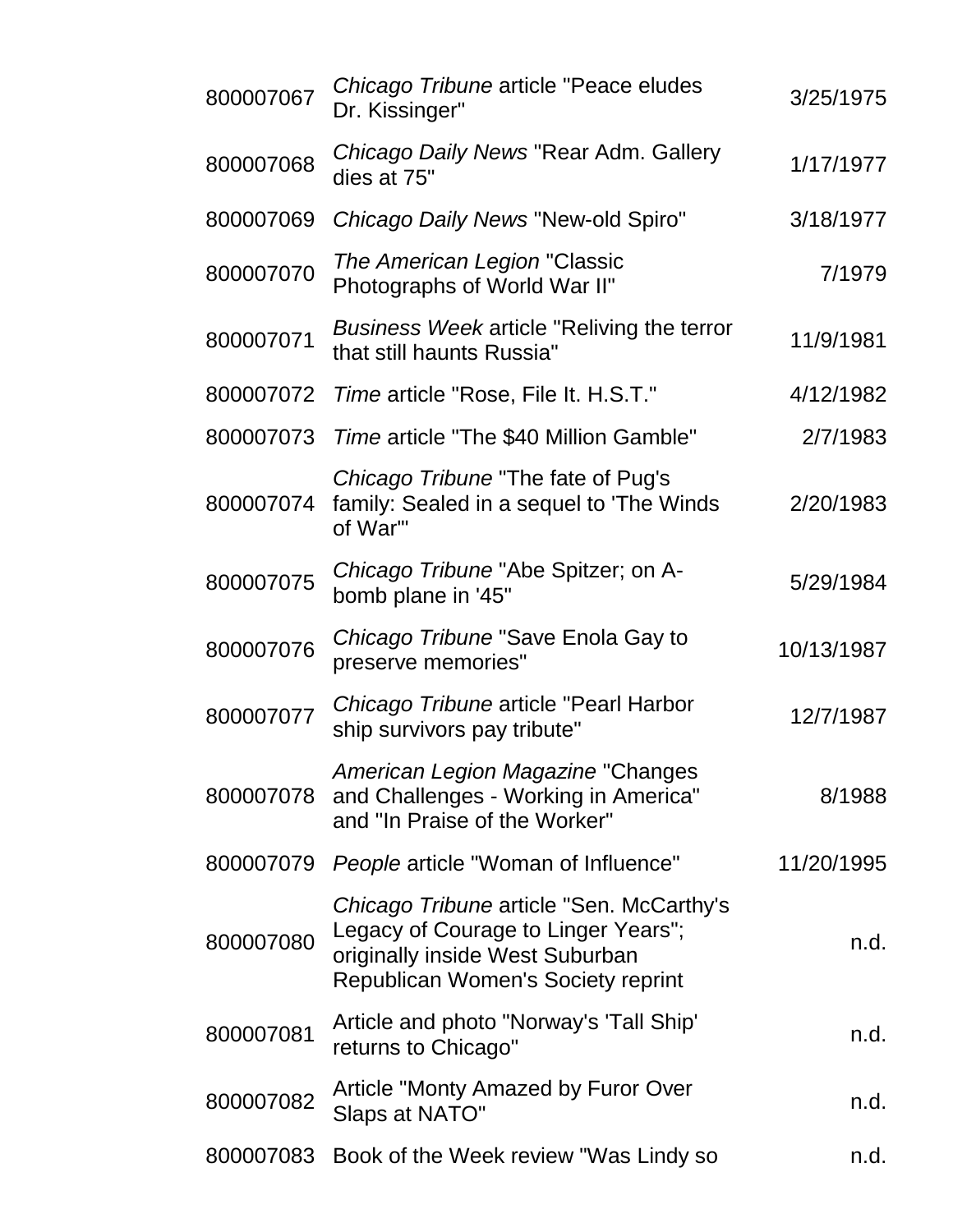wrong?"

|           | 800007084 Article "MacArthur a Big Egoist - Truman"                                                                                           | n.d. |
|-----------|-----------------------------------------------------------------------------------------------------------------------------------------------|------|
| 800007085 | Article "WWII glider pilots are finally<br>recognized"                                                                                        | n.d. |
| 800007086 | Article "Naming of Holloway to Navy's<br>No. 1 Post Appears to Mean Calmer<br>Seas for Service"                                               | n.d. |
| 800007087 | Article "Bishop Sheil resigns from C.Y.O."                                                                                                    | n.d. |
| 800007088 | <b>Clipping "Operation Code Names</b><br>(European Theater)"                                                                                  | n.d. |
| 800007089 | Photograph 'Wives greet the crew of the<br>submarine Sea Leopard. The old Navy<br>yard was reopened in 1939, now has<br>7500 Navy personnel." | n.d. |
| 800007090 | Article "Nixon admirer's patience pays off<br>in brief meeting"                                                                               | n.d. |
| 800007091 | Article "Irony and Tragedy Trail<br>Submarine"                                                                                                | n.d. |
| 800007092 | Chicago Tribune article "Hide-'n'-seek is<br>no game to these men"                                                                            | n.d. |
|           | 800007093 Life clipping "Life Magazine Says"                                                                                                  | n.d. |
| 800007094 | The World Publishing Company clipping<br>on Bill Mauldin                                                                                      | n.d. |
| 800007095 | Article "We Were First to Fly the<br>Atlantic"                                                                                                | n.d. |
| 800007096 | Review of "Lyndon: An Oral Biography"                                                                                                         | n.d. |
| 800007097 | Photocopy of article on Franklin D.<br>Roosevelt                                                                                              | n.d. |
|           |                                                                                                                                               |      |

**1 7 Pacific Submarine Museum n.d.** <sup>800007098</sup> Business card for Karen A. Pritchard, Dusiness card for Rafer A. Findriard, executively mediately mediately mediately mediately mediately mediately  $n.d.$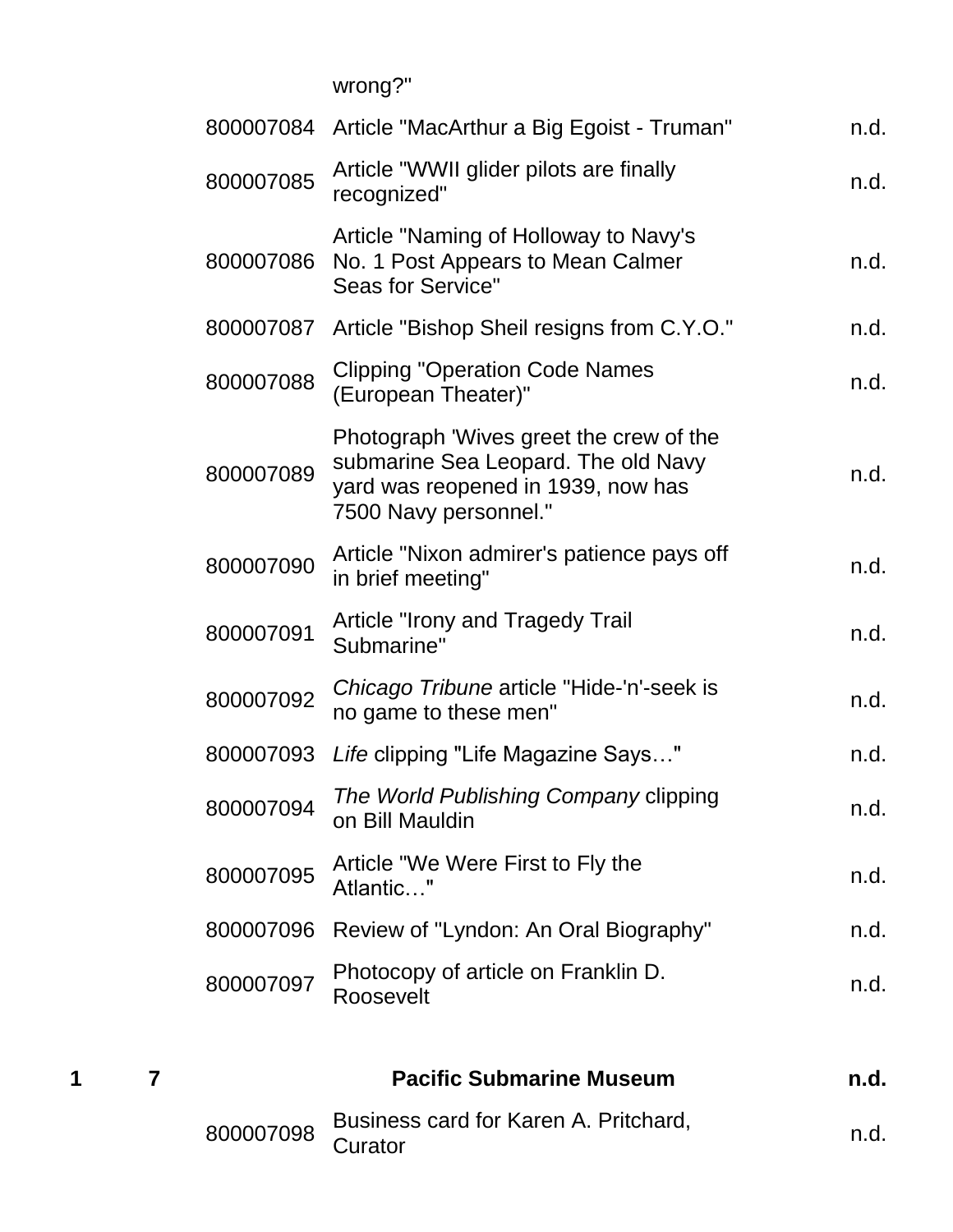|   |   | 800007099 | <b>Pamphlet for the Pacific Submarine</b><br><b>Museum</b>             | n.d.              |
|---|---|-----------|------------------------------------------------------------------------|-------------------|
|   |   | 800007100 | Flyer - "Remember 1943?"                                               | n.d.              |
|   |   | 800007101 | Concerning Paper Work, #3s184/L8 S36-<br>1; originally dated 6/11/1942 | n.d.              |
| 1 | 8 |           | <b>Publications</b>                                                    | 1969-1999         |
|   |   | 800007102 | The Republican, Volume 5, Number 3                                     | 4/1969-<br>5/1969 |
|   |   | 800007103 | Time, Volume 138, Number 22 - 50th<br><b>Anniversary Special</b>       | 12/2/1991         |
|   |   | 800007104 | Photocopy of Proceedings "Midway at 50<br><b>Tomorrow's Fleet"</b>     | 6/1992            |
|   |   | 800007105 | Duplicate photocopy of Proceedings<br>"Midway at 50 Tomorrow's Fleet"  | 6/1992            |
|   |   | 800007106 | Photocopy of Sea Power special on<br>Midway                            | 6/1992            |
|   |   | 800007107 | Duplicate photocopy of Sea Power<br>special on Midway                  | 6/1992            |
|   |   | 800007108 | Naval Institute Press book list                                        | 1993              |
|   |   | 800007109 | MHQ: The Quarterly Journal of Military<br><b>History Review</b>        | 1999              |
|   |   |           | <b>Math Packet</b>                                                     | n.d.              |
|   |   | 800007110 | 20-page packet including formulas and<br>problems                      | n.d.              |
|   |   |           |                                                                        |                   |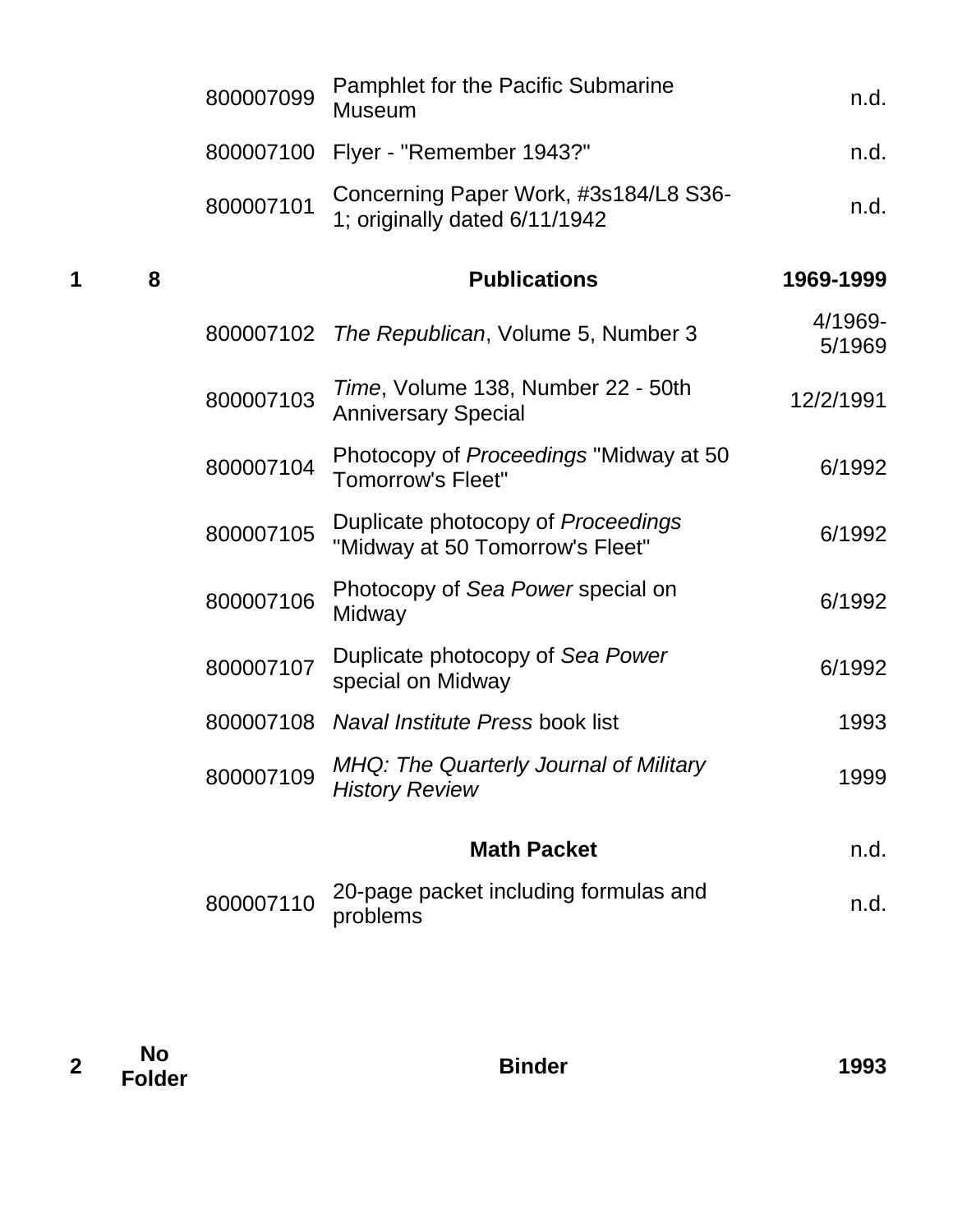| 800007111 | <b>Binder titled "Current Strategy Forum</b><br>1993, Selected Readings" - includes<br>Current Strategy Forum booklet and the<br>following articles: Current Strategy Forum<br>15-17 June 1993; Current Strategy<br>Forum 1993; Global 93 Resources<br>Working Group Workshop #1 -<br>Globalization; Global 93 RWG Workshop<br>#2 - Regional Information; Global 93<br><b>Economic Policy Workshop Session One</b><br>- Globalization; Globalization Trends,<br>Economics, Background Material; The<br>U.S. Economy - Problems and<br>Prospects; Introduction - The National<br>Idea; Part 2 - American Power and<br>Global Disorder: National Strategy, Naval<br>Force, and Security in the "New World<br>Order"; What Role for America?; The<br>New Challenges to Global Security;<br>Reexamining National Strategy; A US<br>military strategy for the 1990s:<br>reassurance without dominance;<br>Preparing the Naval Service for the 21st<br>Century; Department of the Navy 1993<br><b>Posture Statement; and Seapower</b><br>(January 1993). | 6/15/1993-<br>6/17/1993 |
|-----------|----------------------------------------------------------------------------------------------------------------------------------------------------------------------------------------------------------------------------------------------------------------------------------------------------------------------------------------------------------------------------------------------------------------------------------------------------------------------------------------------------------------------------------------------------------------------------------------------------------------------------------------------------------------------------------------------------------------------------------------------------------------------------------------------------------------------------------------------------------------------------------------------------------------------------------------------------------------------------------------------------------------------------------------------------|-------------------------|
|-----------|----------------------------------------------------------------------------------------------------------------------------------------------------------------------------------------------------------------------------------------------------------------------------------------------------------------------------------------------------------------------------------------------------------------------------------------------------------------------------------------------------------------------------------------------------------------------------------------------------------------------------------------------------------------------------------------------------------------------------------------------------------------------------------------------------------------------------------------------------------------------------------------------------------------------------------------------------------------------------------------------------------------------------------------------------|-------------------------|

## **Series 2: Photographs, 1916-1936, n.d.**

| 1 | 10 |           | <b>Photographs</b>                                                                                                                                                                                                                     | 1916-1936,<br>n.d. |
|---|----|-----------|----------------------------------------------------------------------------------------------------------------------------------------------------------------------------------------------------------------------------------------|--------------------|
|   |    |           | Black and white photograph - caption on<br>800007112 the back reads "3929 Broadside view,<br><b>U.S.S. N-2"</b>                                                                                                                        | n.d.               |
|   |    | 800007113 | Black and white photograph - caption on<br>the back reads "6308 - Submarines of<br>Submarine Division Sixteen, U.S. Asiatic<br>Fleet, photographed from the U.S.S.<br>Beaver, (a submarine tender) at<br>Olongapo, Philippine Islands" | n.d.               |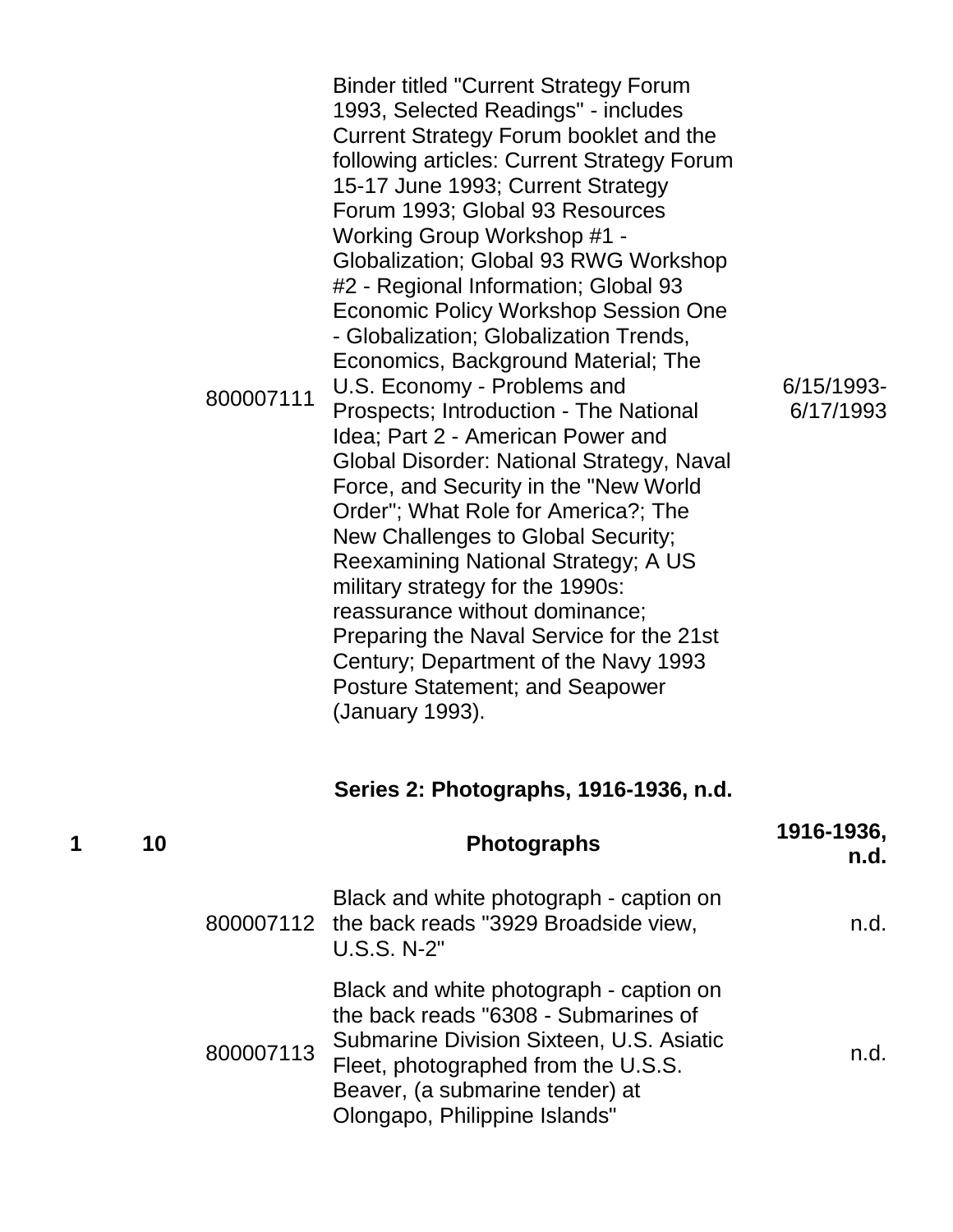| 800007114 | Black and white photograph - caption on<br>the back reads "6308 - Submarines of<br>Submarine Division Sixteen, U.S. Asiatic<br>Fleet, photographed from the U.S.S.<br>Beaver, (a submarine tender) at<br>Olongapo, Philippine Islands." | n.d.       |
|-----------|-----------------------------------------------------------------------------------------------------------------------------------------------------------------------------------------------------------------------------------------|------------|
| 800007115 | Black and white photograph - four ships<br>at sea                                                                                                                                                                                       | n.d.       |
| 800007116 | Black and white photograph - ships at the<br>docks                                                                                                                                                                                      | n.d.       |
| 800007117 | Black and white photograph - captioned<br>"U.S. Submarine K-5, Hampton Roads,<br>Dec. 13, 1916, G2-4-2, Neg #1886"                                                                                                                      | 12/13/1916 |
| 800007118 | Black and white photograph - handwritten<br>caption on the back reads "Submarine<br>No. 2 (A1 - ex Plunger). Built by Crescent<br>Shipyard, Elizabethfront, NJ"                                                                         | n.d.       |
| 800007119 | Black and white photograph - handwritten<br>caption reads "The U.S.S. AA-1 & D-3;<br>the largest and smallest Submarines in<br>the world. March 1920"                                                                                   | 3/1920     |
| 800007120 | Black and white photograph - handwritten<br>caption reads "U.S.S. D-3 and AA-1.<br>March 1920"                                                                                                                                          | 3/1920     |
| 800007121 | Black and white photograph - handwritten<br>caption reads "German Submarine U-III.<br>October 1919"                                                                                                                                     | 10/1919    |
| 800007122 | Black and white photograph - men<br>standing on the hull of a submarine                                                                                                                                                                 | n.d.       |
| 800007123 | Black and white photograph - two<br>submarines, one of which is marked "17"                                                                                                                                                             | n.d.       |
| 800007124 | Black and white photograph - caption on<br>the back reads "3227 U.S.S. K-1"                                                                                                                                                             | n.d.       |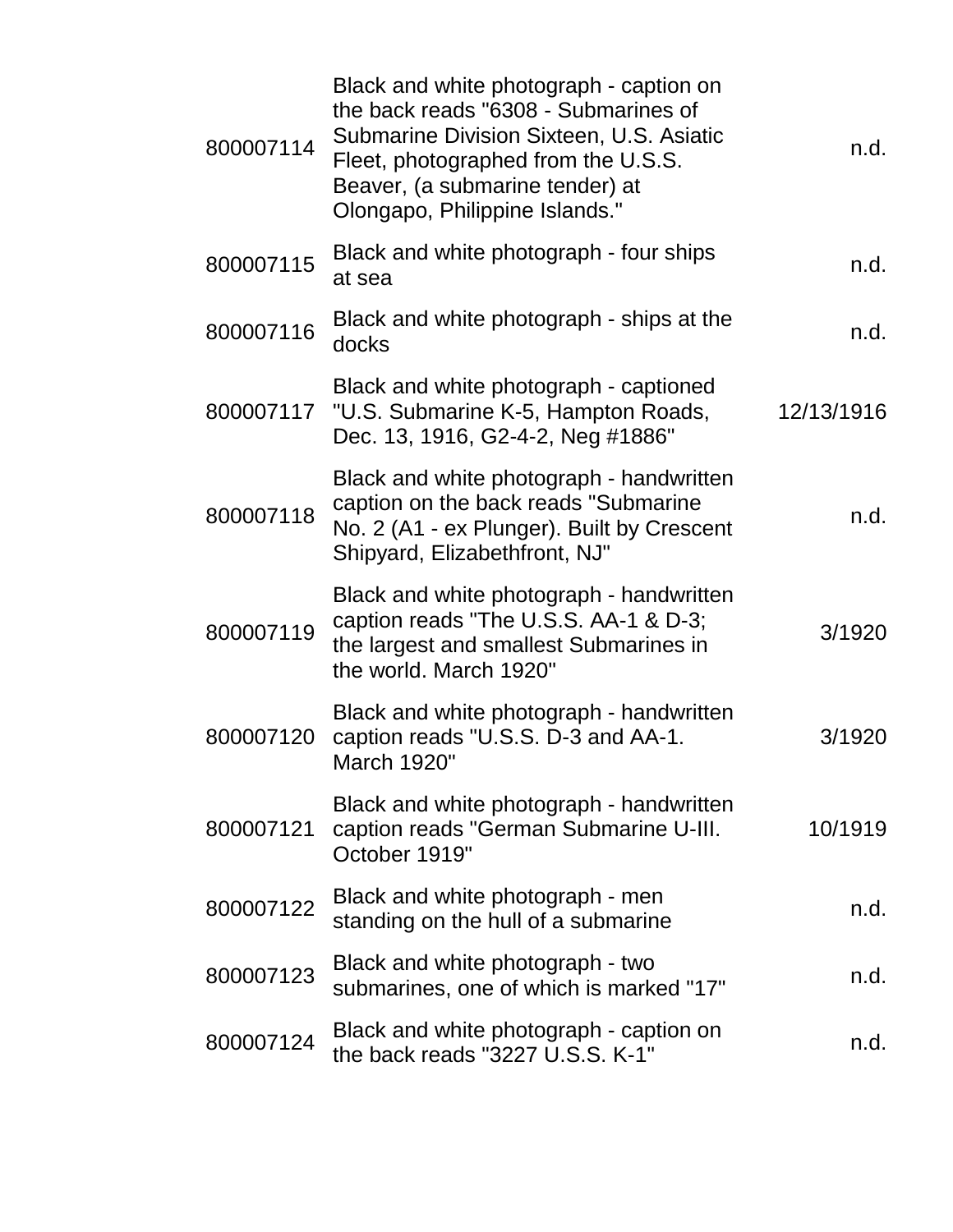|           | Black and white photograph - handwritten<br>caption reads "H.H. McLean, Lieutenant<br>800007125 U.S.N., Commanding", printed caption<br>reads "First Officers and Crew, U.S.<br>Submarine Pike. Dec. 11, 1937."                                           | 12/11/1937 |
|-----------|-----------------------------------------------------------------------------------------------------------------------------------------------------------------------------------------------------------------------------------------------------------|------------|
| 800007126 | Black and white photograph - caption<br>reads "U.S.S. G4, Bow View, Port. Jan.<br>1st, 1914."                                                                                                                                                             | 1/1/1914   |
| 800007127 | Black and white photograph - handwritten<br>caption reads "J. Brown, Lt. Cmdr. May<br>15, 1930", printed caption reads "USS<br>Narwhal"                                                                                                                   | 5/15/1930  |
| 800007128 | Black and white photograph - handwritten<br>caption reads "German Submarine<br>UB148 - November 1919"                                                                                                                                                     | 11/1919    |
| 800007129 | Black and white photograph - caption on<br>the back reads "3965 U.S.S. R-14 (Spots<br>appearing on photograph are also on<br>negative - cannot be removed)"                                                                                               | n.d.       |
| 800007130 | Black and white photograph - caption on<br>the back reads "Raising of flag"                                                                                                                                                                               | n.d.       |
| 800007131 | Black and white photograph - sailors on<br>the hull of submarine S-2                                                                                                                                                                                      | n.d.       |
| 800007132 | Black and white photograph - caption on<br>the back reads "No. #(none) Inspection<br>on board U.S.S. S-38"                                                                                                                                                | n.d.       |
| 800007133 | Black and white photograph - caption<br>reads "N.Y. Portsmouth N.H. U.S.<br>Submarine Porpoise leaving Navy yard<br>for San Diego, Cal. Aug. 17, 1936",<br>handwritten caption reads<br>"Commissioned 15 Aug. 1935, S. S.<br>Murray, Lieut. Cmdr. U.S.N." | 8/17/1936  |
| 800007134 | Black and white photograph - caption on<br>the back reads "967 U.S.S. O-15"                                                                                                                                                                               | n.d.       |
| 800007135 | Black and white photograph - captioned<br>"U.S.N. 288. U.S. Submarine L-11"                                                                                                                                                                               | n.d.       |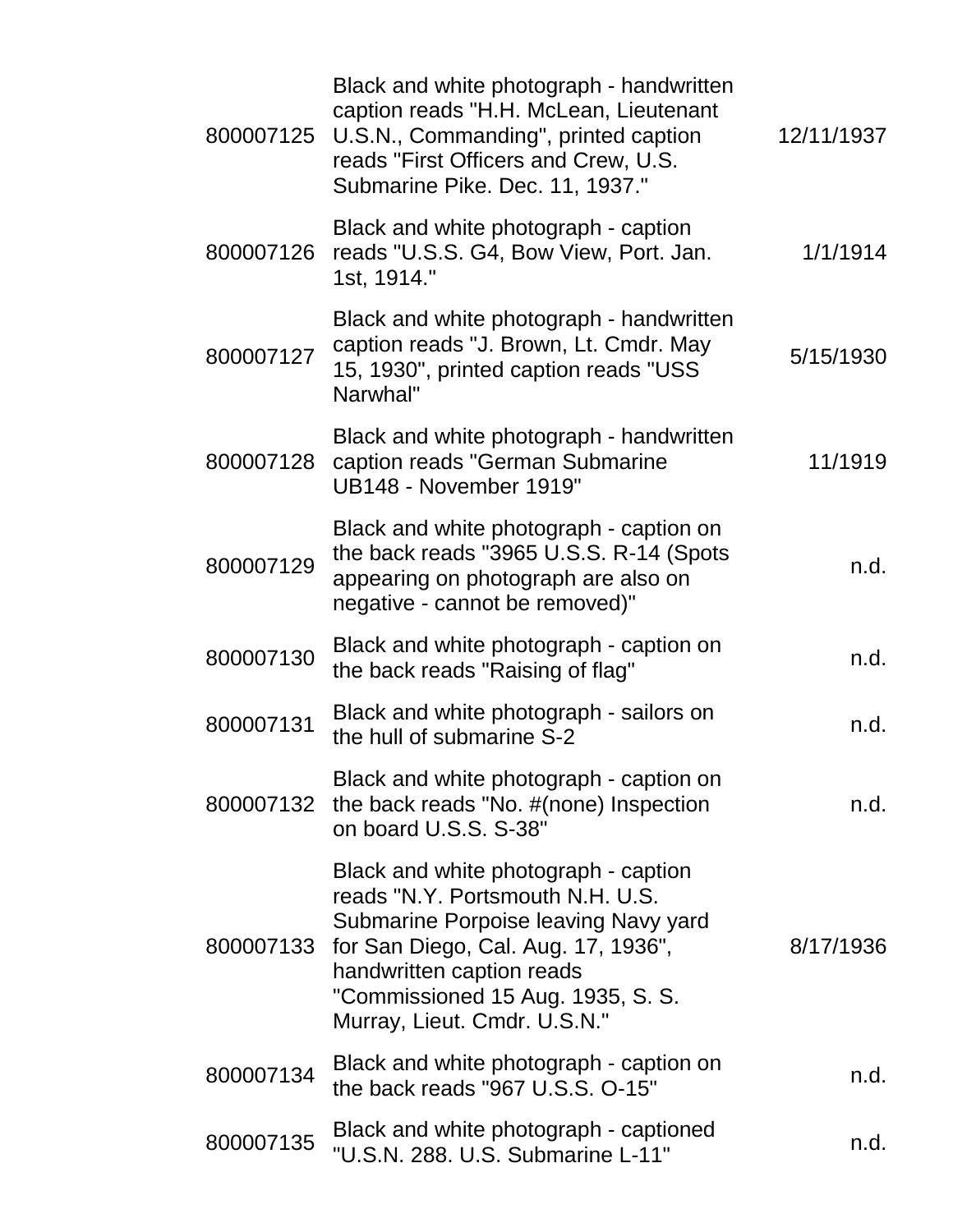| 800007136 | Black and white photograph - captioned<br>"C&R 14717", handwritten notes on the<br>back read "Submarines 56-59 inclusive.<br>N4 Lake Torpedo Boat Co. Sub No 56,<br>N5 Lake Torpedo Boat Co. Sub No 57,<br>N6 Lake Torpedo Boat Co. Sub No 58,<br>N7 Lake Torpedo Boat Co. Sub No 59"<br>and "C&R #14717, N-7"                                 | n.d. |
|-----------|------------------------------------------------------------------------------------------------------------------------------------------------------------------------------------------------------------------------------------------------------------------------------------------------------------------------------------------------|------|
| 800007137 | Black and white photograph - caption on<br>the back reads "7273 - U.S.S. Submarine<br>S-29"                                                                                                                                                                                                                                                    | n.d. |
| 800007138 | Black and white photograph - handwritten<br>caption on the back reads "Submarine<br>98-104 [illegible]. R21-R27 inclusive Lake<br>Torpedo Boat Co." and "C&R #10578, R-<br>26"                                                                                                                                                                 | n.d. |
| 800007139 | Black and white photograph - caption on<br>the back reads "Submarine - U.S.S. S-40<br>(with U.S. Asiatic Fleet). 6655"                                                                                                                                                                                                                         | n.d. |
| 800007140 | Black and white photograph - caption on<br>the back reads "Conning Tower, U.S.S.<br>$S-36"$                                                                                                                                                                                                                                                    | n.d. |
| 800007141 | Black and white photograph - caption on<br>the back reads "2433 U.S.S. G-4"                                                                                                                                                                                                                                                                    | n.d. |
|           | <b>Photographs (continued)</b>                                                                                                                                                                                                                                                                                                                 | n.d. |
| 800007142 | Black and white photograph - handwritten<br>caption on the back reads "Submarine<br>53-55 inclusive, N1 Sub No. 53 Seattle<br>Con & DD for Elec Boat Co., N2 Sub No.<br>54 Seattle Con & DD for Elec Boat Co.,<br>N3 Sub No. 55 Seattle Con & DD for Elec<br>Boat Co.", printed caption on the back<br>reads "Electric Boat Co. Neg. No. 1658" | n.d. |
| 800007143 | Black and white photograph - caption on<br>the back reads "Electric Boat Co. Neg.<br>No. 612-A. L-1 Running at 14 knots"                                                                                                                                                                                                                       | n.d. |

**1 11 Photographs (continued) n.d.**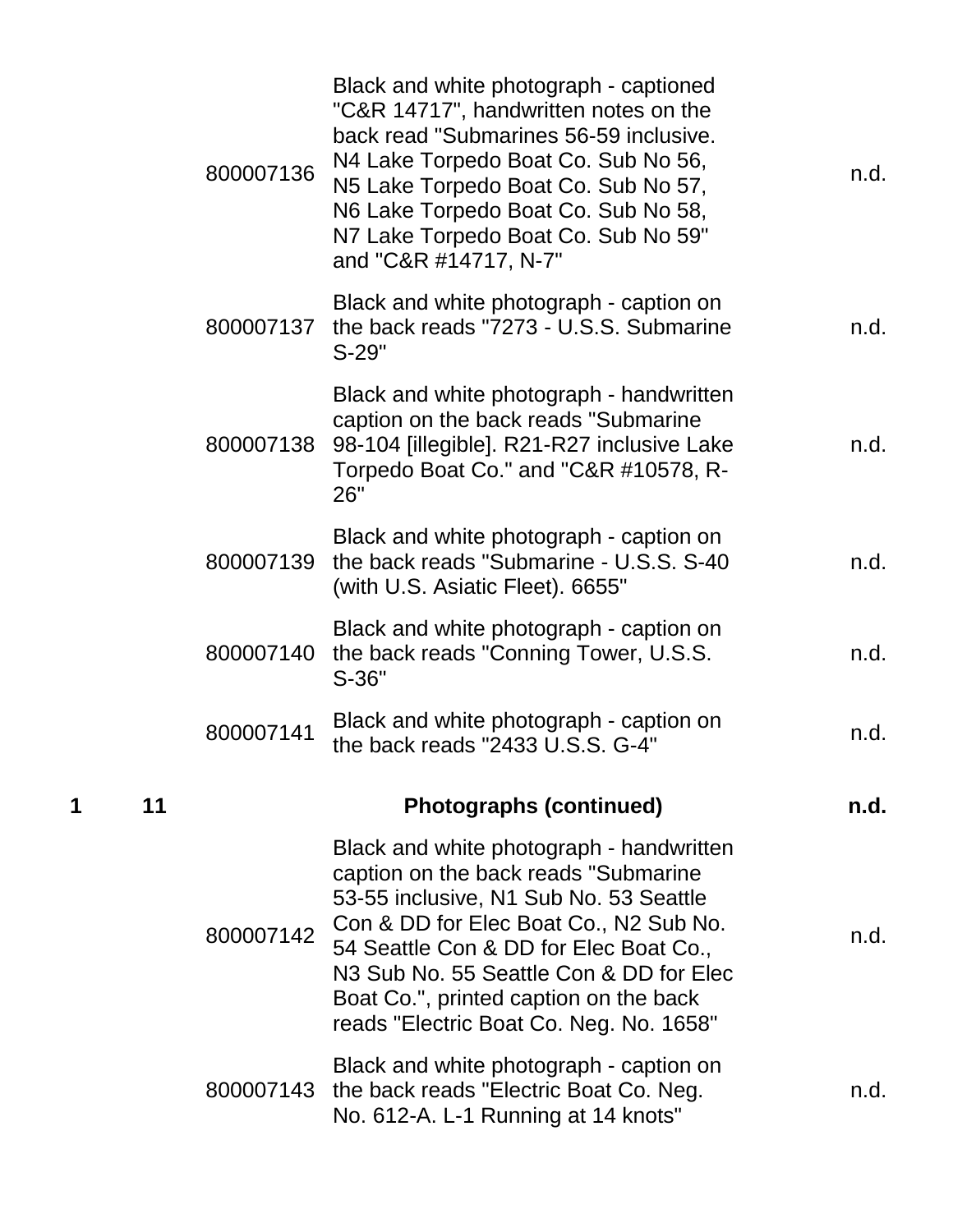| 800007144 | Black and white photograph - caption on<br>the back reads "Electric Boat Co. Neg.<br>No. 610-A. L-2 at 14 knots"                                                                                                                                                                                                                                                                          | n.d. |
|-----------|-------------------------------------------------------------------------------------------------------------------------------------------------------------------------------------------------------------------------------------------------------------------------------------------------------------------------------------------------------------------------------------------|------|
| 800007145 | Duplicate of previous photograph - Neg.<br>No. 610-A                                                                                                                                                                                                                                                                                                                                      | n.d. |
| 800007146 | Black and white photograph - handwritten<br>caption on the back reads "U.S.S. AA-1",<br>stamped "4766"                                                                                                                                                                                                                                                                                    | n.d. |
| 800007147 | Black and white photograph - handwritten<br>caption on the back reads "Circa 1925"                                                                                                                                                                                                                                                                                                        | n.d. |
| 800007148 | Black and white photograph - handwritten<br>caption on the back reads "Submarine<br>Nos. 40 to 43 inclusive, L1 Submarine<br>No. 40 Fire River S.B. for S.B. Co., L2<br>Submarine No. 41 Fine River S.B. for<br>S.B. Co., L3 Submarine No. 42 Fine<br>River S.B. for S.B. Co., L4 Submarine<br>No. 43 Fine River S.B. for S.B. Co.",<br>caption reads "Electric Boat Co. Neg. No.<br>712" | n.d. |
| 800007149 | Black and white photograph - caption on<br>the back reads "Electric Boat Co. Neg.<br>No. 712, L-3"                                                                                                                                                                                                                                                                                        | n.d. |
| 800007150 | Black and white photograph - submarine<br>docked with a city in the background                                                                                                                                                                                                                                                                                                            | n.d. |
| 800007151 | Black and white photograph - caption on<br>the back reads "Electric Boat Co. Neg.<br>No. 557, K-5"                                                                                                                                                                                                                                                                                        | n.d. |
| 800007152 | Black and white photograph - submarines<br>at the dock, numbers 24 and 20 in the<br>background                                                                                                                                                                                                                                                                                            | n.d. |
| 800007153 | Black and white photograph - submarine<br>S7 with sailors standing on the hull                                                                                                                                                                                                                                                                                                            | n.d. |
| 800007154 | Black and white photograph - sailors<br>standing on the hull of a submarine while<br>others watch from the dock                                                                                                                                                                                                                                                                           | n.d. |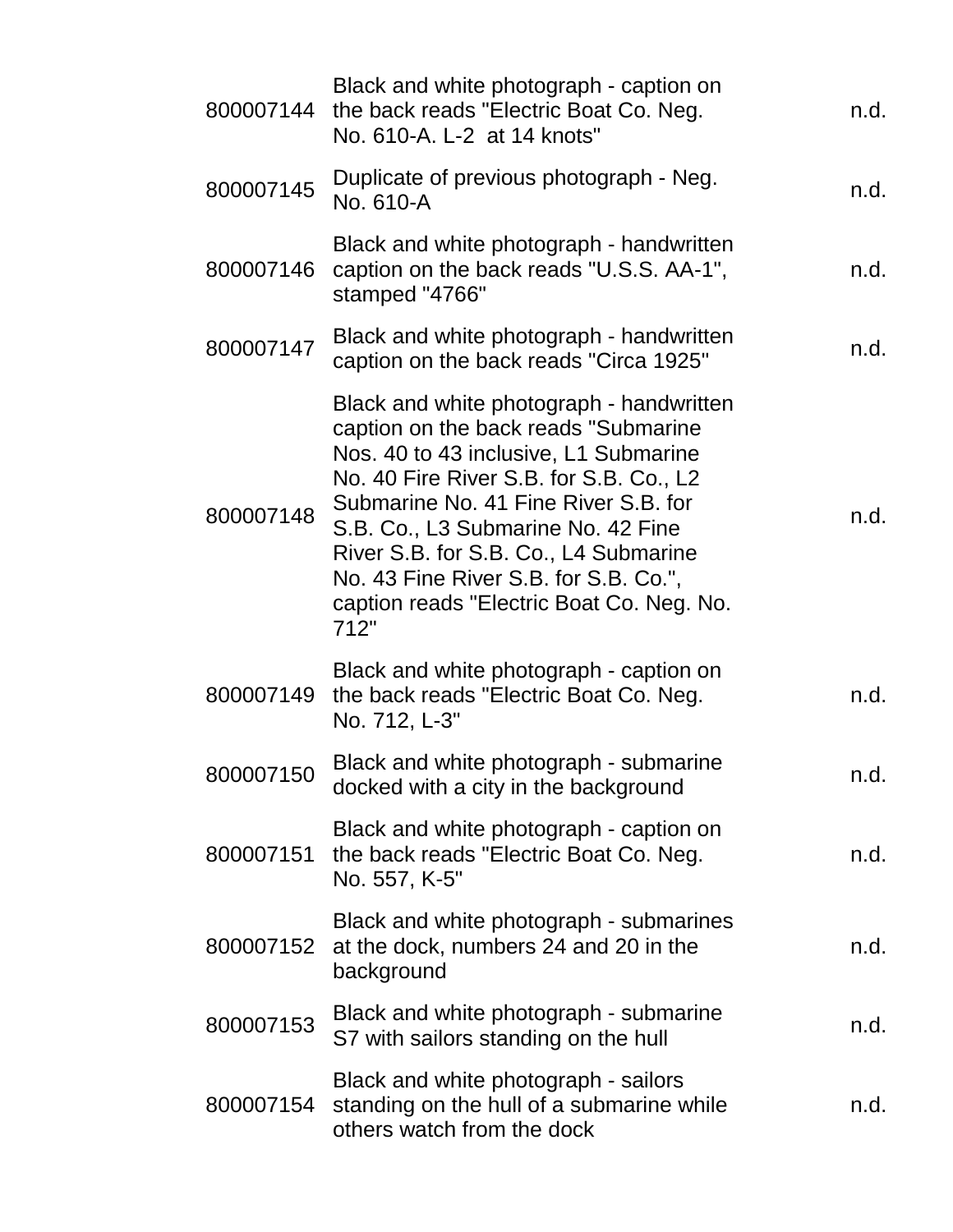|   |   | 800007155 | Black and white photograph - submarine<br>S7 at the dock                                                                                                                                                                                                                                                                                | n.d. |
|---|---|-----------|-----------------------------------------------------------------------------------------------------------------------------------------------------------------------------------------------------------------------------------------------------------------------------------------------------------------------------------------|------|
|   |   | 800007156 | Black and white photograph - sailors<br>standing on the hull of a submarine                                                                                                                                                                                                                                                             | n.d. |
|   |   | 800007157 | Black and white photograph - submarine<br>S7 at the dock                                                                                                                                                                                                                                                                                | n.d. |
|   |   | 800007158 | Black and white photograph - S5 a short<br>distance from the docks                                                                                                                                                                                                                                                                      | n.d. |
|   |   | 800007159 | Black and white photograph - S5 in open<br>water                                                                                                                                                                                                                                                                                        | n.d. |
|   |   | 800007160 | Black and white photograph - P5 at the<br>docks                                                                                                                                                                                                                                                                                         | n.d. |
|   |   | 800007161 | Black and white photograph - waves<br>crashing over the hull of a ship                                                                                                                                                                                                                                                                  | n.d. |
|   |   | 800007162 | Black and white photograph - handwritten<br>caption on the back reads "Submarine<br>Nos. 64-71 inclusive, O3 Fire River S B<br>Co for E B Co Sub No. 64, O4 Sub No.<br>65, O5 Sub No. 66, O6 Sub No. 67, O7<br>Sub No. 68, O8 Sub No. 69, O9 Sub No.<br>70, O10 Sub No. 71", caption on back<br>reads "Electric Boat Co. Neg. No. 1020" | n.d. |
|   |   |           | Series 3: Oversized Material, 1948-<br>2004, n.d.                                                                                                                                                                                                                                                                                       |      |
| 3 | 1 |           | <b>Prints</b>                                                                                                                                                                                                                                                                                                                           | n.d. |
|   |   | 800007163 | Texaco set of prints (14) - "Tall Ships" by<br>James E. Mitchell                                                                                                                                                                                                                                                                        | n.d. |
|   |   |           |                                                                                                                                                                                                                                                                                                                                         |      |

**<sup>3</sup> <sup>2</sup> Clippings 1948-2004, n.d.** <sup>800007164</sup> *Chicago Sunday Tribune* partial article Sincago Sanday Thounc partial article 6/20/1948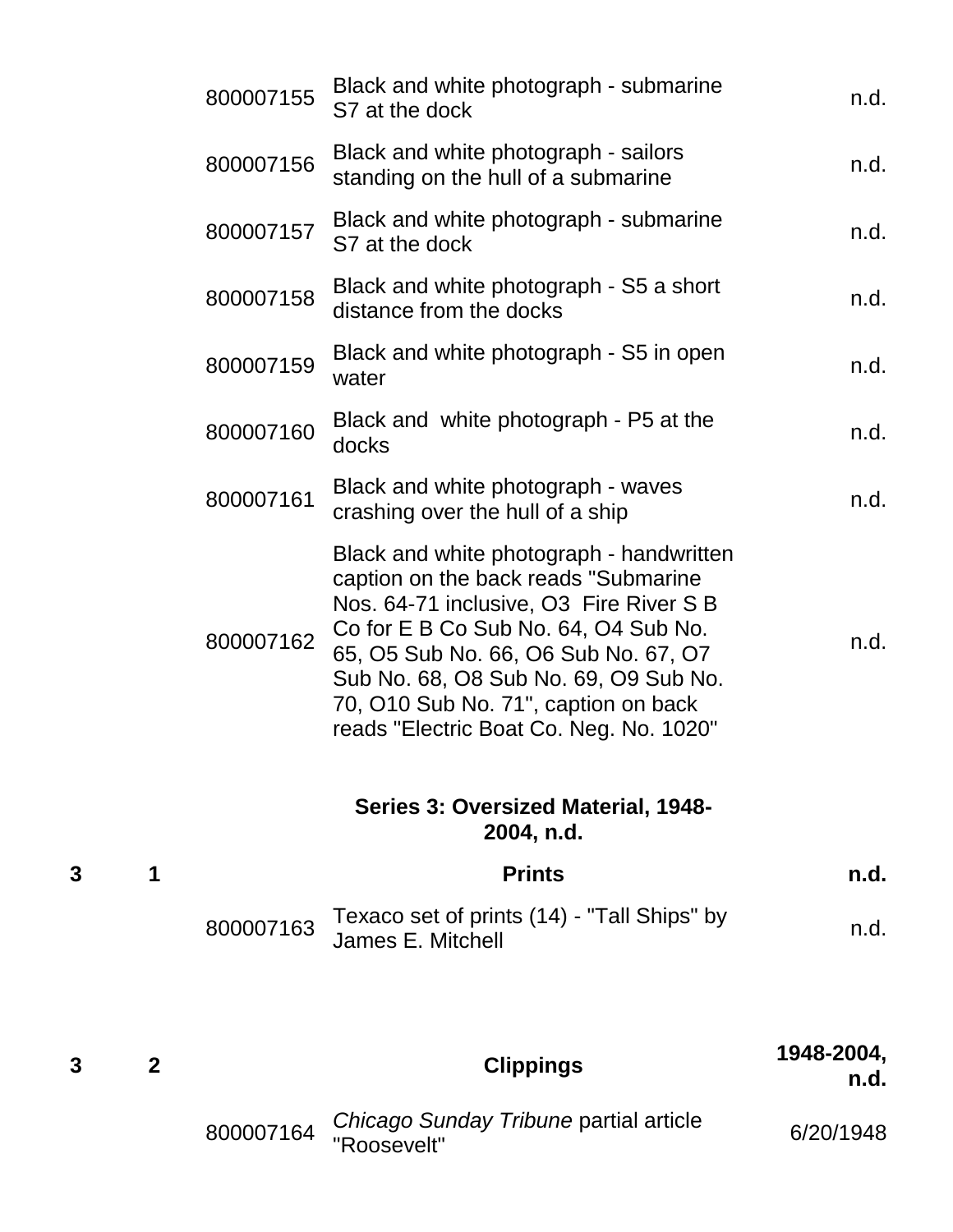| 800007165 | This Week Magazine article "Has The H-<br>Bomb 'Sunk' Our Navy?"                             | 7/28/1957 |
|-----------|----------------------------------------------------------------------------------------------|-----------|
| 800007166 | Chicago Tribune article "Will Ryan's<br>'Bridge' be his last battle?"                        | 9/21/1974 |
| 800007167 | Chicago Tribune article "Soviet Union<br>can dominate U.S. in crises: Zumwalt"               | 9/13/1976 |
| 800007168 | Chicago Tribune article "Rickover:<br>Genius at storm's eye"                                 | 3/8/1982  |
| 800007169 | Chicago Tribune article "Toland's 'Infamy'<br>paints FDR in sordid colors"                   | 5/12/1982 |
| 800007170 | Chicago Tribune "Destroyer docks at<br>Navy Pier to join city's maritime festival"           | 7/22/1982 |
| 800007171 | Chicago Tribune Magazine, Section 9                                                          | 3/20/1983 |
| 800007172 | Chicago Tribune article "'Das Boot'<br>creator's mission: Torpedo the glories of<br>war"     | 5/2/1983  |
| 800007173 | USA Today "He survived the pain by<br>'never looking back'"                                  | 8/3/1984  |
| 800007174 | Chicago Tribune "Ted Koppel: Raising<br>sparks in late-night news"                           | 8/19/1984 |
| 800007175 | Chicago Tribune "Day One"                                                                    | 12/5/1984 |
| 800007176 | Chicago Tribune Magazine article "The<br>enemy within"                                       | 9/22/1985 |
| 800007177 | Chicago Tribune article "A look at the<br>alien world of submarines"                         | 1/7/1986  |
| 800007178 | <i>The Warrior</i> (Lane Tech publication),<br>Volume 18, Number 16                          | 5/22/1986 |
| 800007179 | Duplicate copy of previous - The Warrior<br>(Lane Tech publication), Volume 18,<br>Number 16 | 5/22/1986 |
| 800007180 | <i>The Daily Herald</i> article "'Crusty' Hyman<br>Rickover is dead"                         | 7/9/1986  |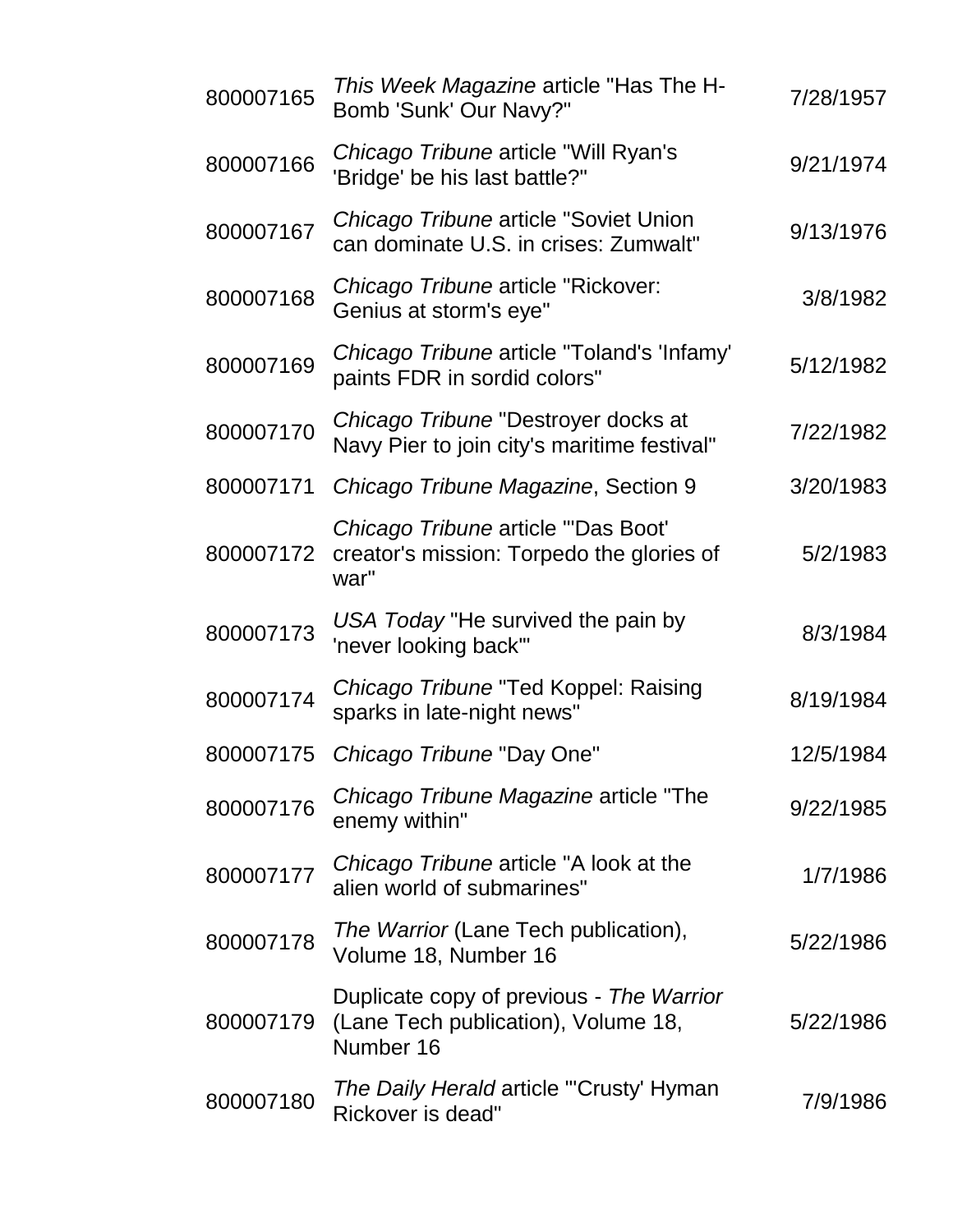| 800007181 | Chicago Tribune article "Town fear for its<br>future after U.S. sub base closes"                                                                     | 2/8/1991                  |
|-----------|------------------------------------------------------------------------------------------------------------------------------------------------------|---------------------------|
| 800007182 | The Oregonian article "Tokyo raider<br>Doolittle dies"                                                                                               | 9/28/1993                 |
| 800007183 | The Washington Post National Weekly<br><b>Edition article "The Arc of Defeat"</b>                                                                    | $1/8/2001 -$<br>1/14/2001 |
| 800007184 | TLS article "Explanations for a strange<br>defeat"                                                                                                   | 5/18/2001                 |
| 800007185 | Chicago Tribune article "Five Years"                                                                                                                 | 8/1/2004                  |
| 800007186 | Article "Two ex-foes relive World War II<br>prison camp 'duel'"                                                                                      | n.d.                      |
| 800007187 | Chicago Tribune article "Blow Lid Off 14<br><b>Years Red Coddling"</b>                                                                               | n.d.                      |
| 800007188 | Article "Some Great Americans"                                                                                                                       | n.d.                      |
| 800007189 | <b>Article "My Confrontation with General</b><br>Patton"                                                                                             | n.d.                      |
| 800007190 | Article "Charles Lindburgh dies; 1st man<br>to fly Atlantic alone"                                                                                   | n.d.                      |
| 800007191 | Life book review "The spy who came in<br>from the Reich"                                                                                             | n.d.                      |
| 800007192 | Article "Facts important to stamp<br>collectors"                                                                                                     | n.d.                      |
| 800007193 | Acamedia with the Illinois Humanities<br><b>Council presents the Humanities</b><br>Newspaper Supplement for Herman<br><b>Wouk's The Winds of War</b> | n.d.                      |
|           | <b>Model Airplane Plan Sheets</b>                                                                                                                    | n.d.                      |
| 800007194 | Junior Birdmen of America Plan Sheet for<br>Beginners Twin Pusher Model, Model<br>Number 4                                                           | n.d.                      |
| 800007195 | Junior Birdmen of America Plan Sheet for<br><b>Beginners Single Propelled Endurance</b>                                                              | n.d.                      |